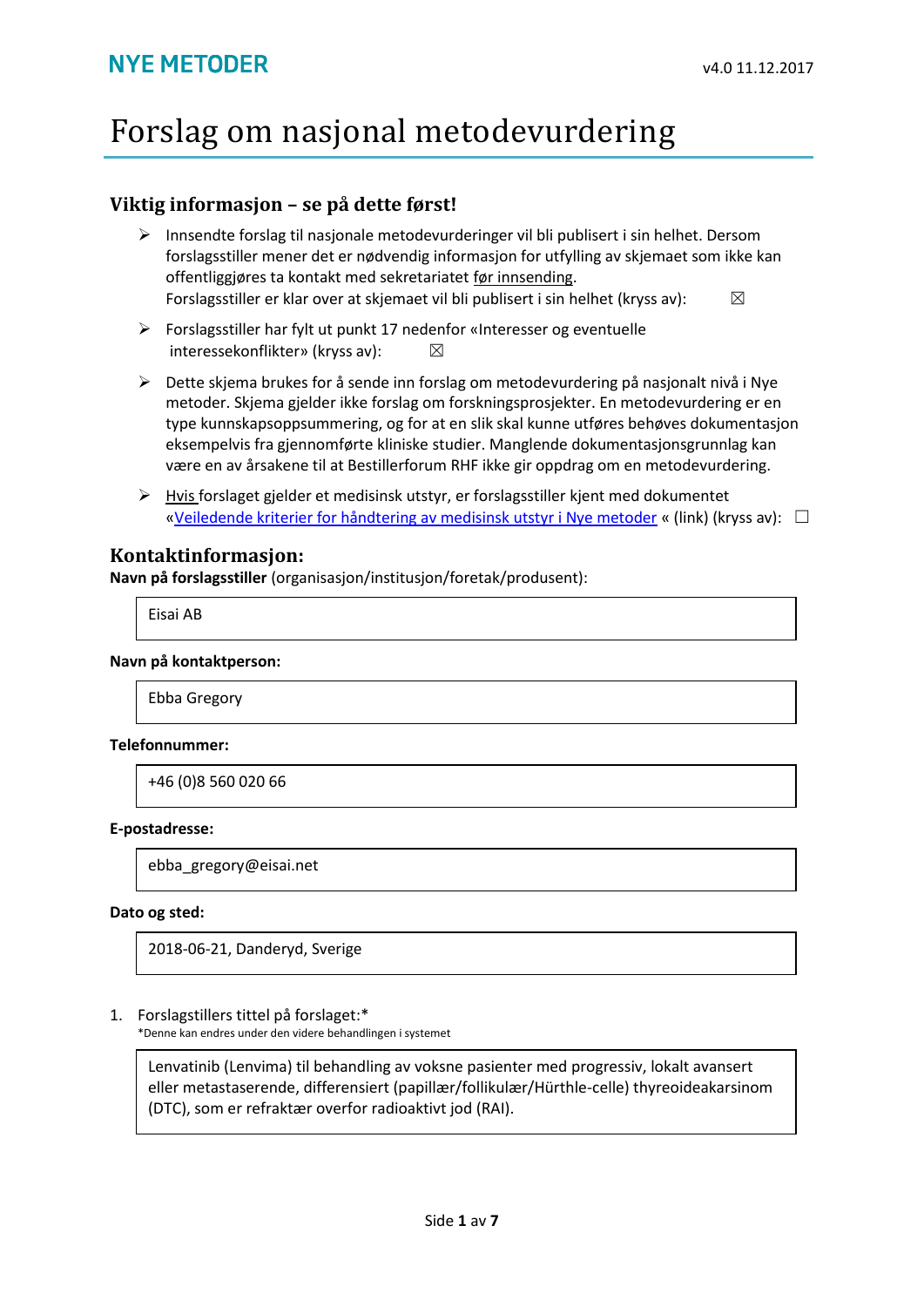### **NYF METODER**

2. Kort beskrivelse av metoden som foreslås vurdert:

Lenvima (lenvatinib) is indicated for the treatment of adult patients with progressive, locally advanced or metastatic, differentiated (papillary/follicular/Hürthle cell) thyroid carcinoma (DTC), refractory to radioactive iodine (RAI).

Survival in radioiodine-refractory DTC that has become progressive is poor. In a phase 3 randomized controlled trial in patients with locally recurrent or metastatic, progressive radioiodine-refractory DTC, the median overall survival (OS) among patients receiving placebo was 36.5 months.

Treatment options for radioiodine-refractory DTC include external beam radiation therapy (EBRT), chemotherapy and targeted therapies such as tyrosine kinase inhibitors (TKIs).Currently, sorafenib is the only available systemic treatment option available.

Lenvatinib is a multiple RTK inhibitor that selectively inhibits VEGF1, VEGF2, and VEGF3 in addition to other proangiogenic and oncogenic pathway-related RTKs. Recommended dose in SmPC is 24 mg once daily.

Lenvatinib significantly prolongs progression free survival, PFS, by almost 15 months relative to placebo: median 18,3 months vs 3,6 months for placebo in the SELECT trial, P<0.001; HR = 0.21 (95% CI: 0.14 to 0.31). This improvement is longer than that observed in other placebo-controlled clinical trials involving patients with this disease.

3. Kort beskrivelse av dagens tilbud (Hvilken metode(r) brukes nå? Status for metoden (gir kurativ behandling, forlenget levetid etc.) Vil metoden som foreslås vurdert erstatte eller komme i tillegg til dagens tilbud?)

Radioiodine-refractory DTC (RR-DTC) is a difficult to treat and life-threatening form of thyroid cancer with no curative treatment. A key goal of therapy for RR-DTC with disease progression is to delay further progression and prolong patient survival.The only currently available systemic treatment for RR-DTC is sorafenib.

Sorafenib is indicated for the treatment of patients with progressive, locally advanced or metastatic, differentiated (papillary/follicular/Hürthle cell) thyroid carcinoma, refractory to radioactive iodine and is the standard first line treatment for RR-DTC. Lenvatinib is expected to replace sorafenib as first line treatment of RR-DTC. The estimated number of patients that are able to receive systemic treatment is 10-15 patients per year.

| 4. Hva gjelder forslaget?                                           | Ja          | Nei         |
|---------------------------------------------------------------------|-------------|-------------|
| En helt ny og innovativ metode?                                     | ⊠           |             |
| Et nytt bruksområde, eller en ny indikasjon for en etablert metode? | $\boxtimes$ |             |
| En sammenligning mellom flere metoder?                              |             | $\bowtie$   |
| Er metoden tatt i bruk?                                             | $\boxtimes$ |             |
| Hvis ja – metode tatt i bruk i klinisk praksis?                     | $\boxtimes$ |             |
| Hvis ja – metode tatt i bruk innen forskning/utprøving?             |             | $\boxtimes$ |
| Re-evaluering av metode som er tatt i bruk i klinisk praksis?       | ⋈           |             |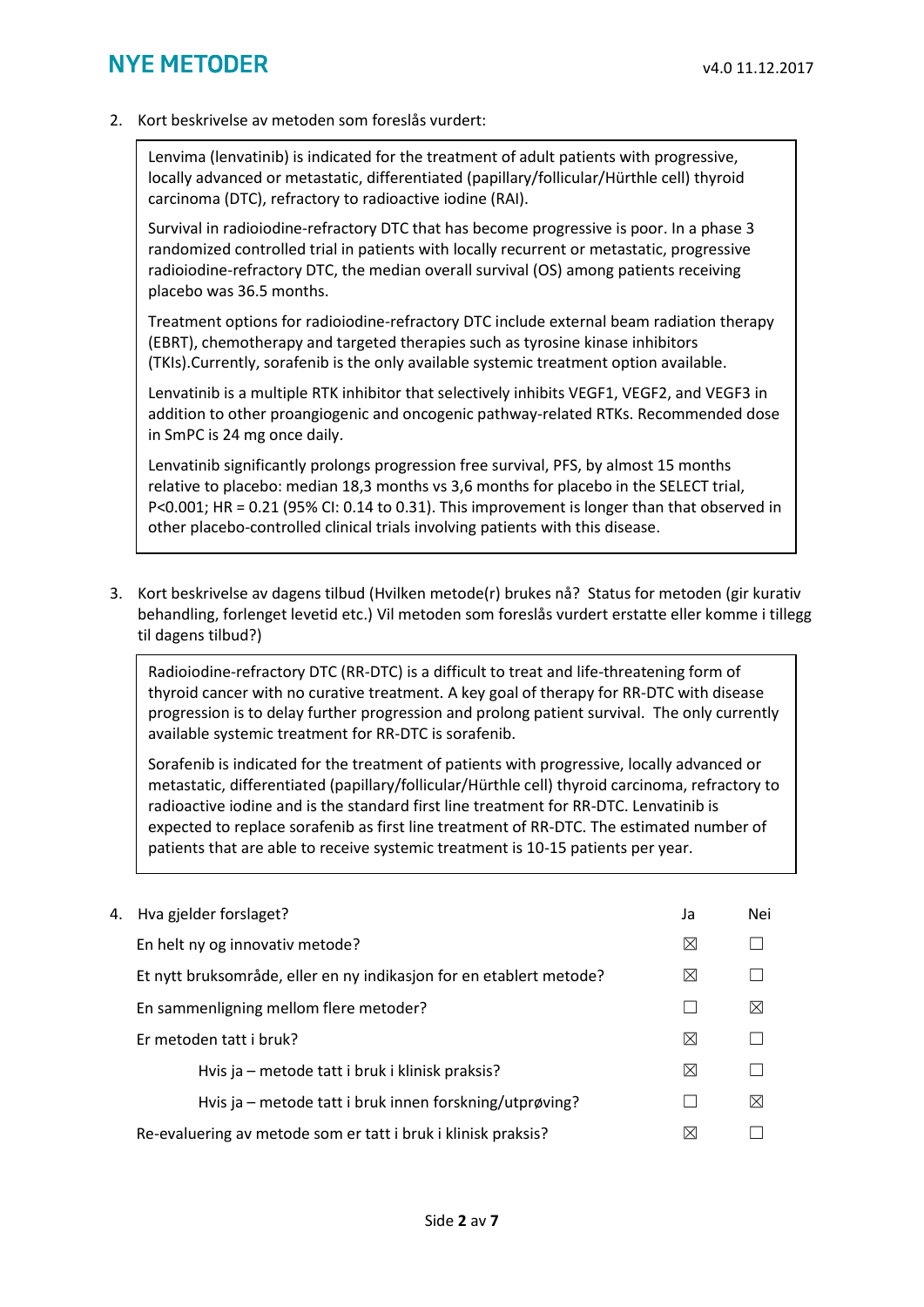|    | Er metoden relevant for utfasing?                                                                                                                                                                                                                                                                                                                                                                 |  | ⊠ |
|----|---------------------------------------------------------------------------------------------------------------------------------------------------------------------------------------------------------------------------------------------------------------------------------------------------------------------------------------------------------------------------------------------------|--|---|
|    | Lenvatinib for the treatment of RR-DTC was approved by EMA in May 2015. During the<br>assessment of lentatinib of the Norwegian Medicines Agency (NoMA), patients were able<br>to receive lenvatinib treatment on individual reimbursement. However, after the negative<br>recommendation in the Bestillerforum in February 2018, patients are no longer able to<br>receive lenvatinib treatment. |  |   |
| 5. | Hva omfatter metoden (flere kryss mulig)?                                                                                                                                                                                                                                                                                                                                                         |  |   |
|    | Legemiddel                                                                                                                                                                                                                                                                                                                                                                                        |  | ⊠ |
|    | Medisinsk utstyr/IVD medisinsk utstyr som er CE-merket*                                                                                                                                                                                                                                                                                                                                           |  |   |
|    | *Hvis metoden er CE-merket: Hva er den CE-merket som og til hvilket bruksområde?                                                                                                                                                                                                                                                                                                                  |  |   |
|    | "Klikk her og angi hva metoden er CE-merket som og til hvilket bruksområde."                                                                                                                                                                                                                                                                                                                      |  |   |
|    | Medisinsk utstyr/IVD medisinsk utstyr som ikke CE-merket                                                                                                                                                                                                                                                                                                                                          |  |   |
|    | Prosedyre                                                                                                                                                                                                                                                                                                                                                                                         |  |   |
|    | Screening                                                                                                                                                                                                                                                                                                                                                                                         |  |   |
|    | Høyspesialiserte tjenester/nasjonale tilbud                                                                                                                                                                                                                                                                                                                                                       |  |   |
|    | Organisatorisk oppsett av helsetjenesten                                                                                                                                                                                                                                                                                                                                                          |  |   |
|    | Annet (beskriv)                                                                                                                                                                                                                                                                                                                                                                                   |  |   |

"Klikk her og beskriv. Inkluder eventuelt hvem som er ansvarlig for utvikling av metoden"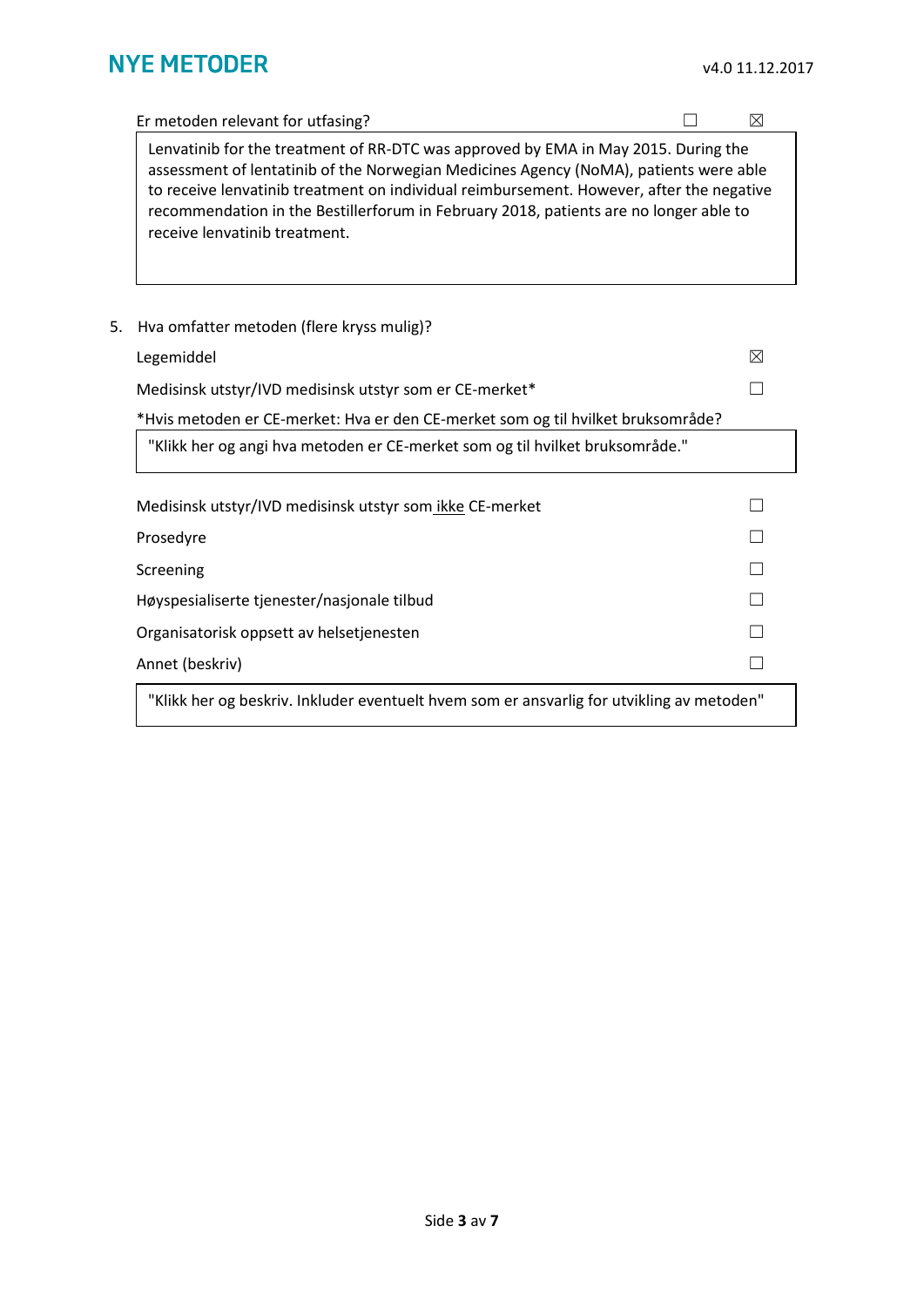# **NYE METODER**

6. Metodens bruksområde:

| Forebygging              |   |
|--------------------------|---|
| Utredning og diagnostikk |   |
| Behandling               | ⋉ |
| Rehabilitering           |   |
| Spesialisthelsetjenesten | ⋉ |
| Primærhelsetjenesten     |   |
|                          |   |

Lenvatinib is used for treatment of RR-DTC. Patients with RR-DTC are treated by specialists in oncology.

### 7. Finansieringsansvar Ja Nei

Har spesialisthelsetjenesten et finansieringsansvar for metoden i dag  $□$ Vil spesialisthelsetjenesten kunne få finansieringsansvar for metoden?  $\boxtimes$ 

| J | ive          |
|---|--------------|
|   | ⊠            |
| ◁ | $\mathsf{L}$ |

Patients with RR-DTC are treated by specialists in oncology. Specialist health care would therefore be responsible for lenvatinib treatment.

8. Er metoden omtalt i nasjonale faglige retningslinjer eller handlingsprogrammer utarbeidet av Helsedirektoratet?

Lenvatinib is included in the latest version of the Helsdirektoratet guidelines for thyroid cancer (pg 79). Nasjonalt handlingsprogram med retningslinjer for utredning, behandling og oppfølgning av kreft i skjoldbruskkjertelen. Helsedirektoratet, 2017.

9. Involverer metoden bruk av stråling (ioniserende/ikke-ioniserende)? Ja Nei

 $\Box$   $\boxtimes$ 

"Klikk her og beskriv kort beskrivelse type strålekilde, utstyr og stråleeksponering"

10. Hvilke fagområde(r) gjelder metoden, og hvilke pasienter berøres? (Får metoden evt. også konsekvenser for andre grupper (som personell, pårørende?)

Lenvima is classified as an orphan drug and belongs to the group antineoplastic agents (ATC code L01XE29). Lenvima is a multiple RTK inhibitor and is indicated for the treatment of adult patients with progressive, locally advanced or metastatic, differentiated (papillary/follicular/Hürthle cell) thyroid carcinoma (DTC), refractory to radioactive iodine (RAI). This is a difficult to treat patient population with very few treatment alternatives. Currently, sorafenib is the only systemic treatment available for Norwegian patients.

Eisai estimates that 10 -15 patients are eligible for Lenvima treatment per year.

11. Hvilke aspekter er relevante for vurderingen? (flere kryss mulig)

| Klinisk effekt         | $\mathbb{X}$ |
|------------------------|--------------|
| Sikkerhet/bivirkninger | $\mathbb{X}$ |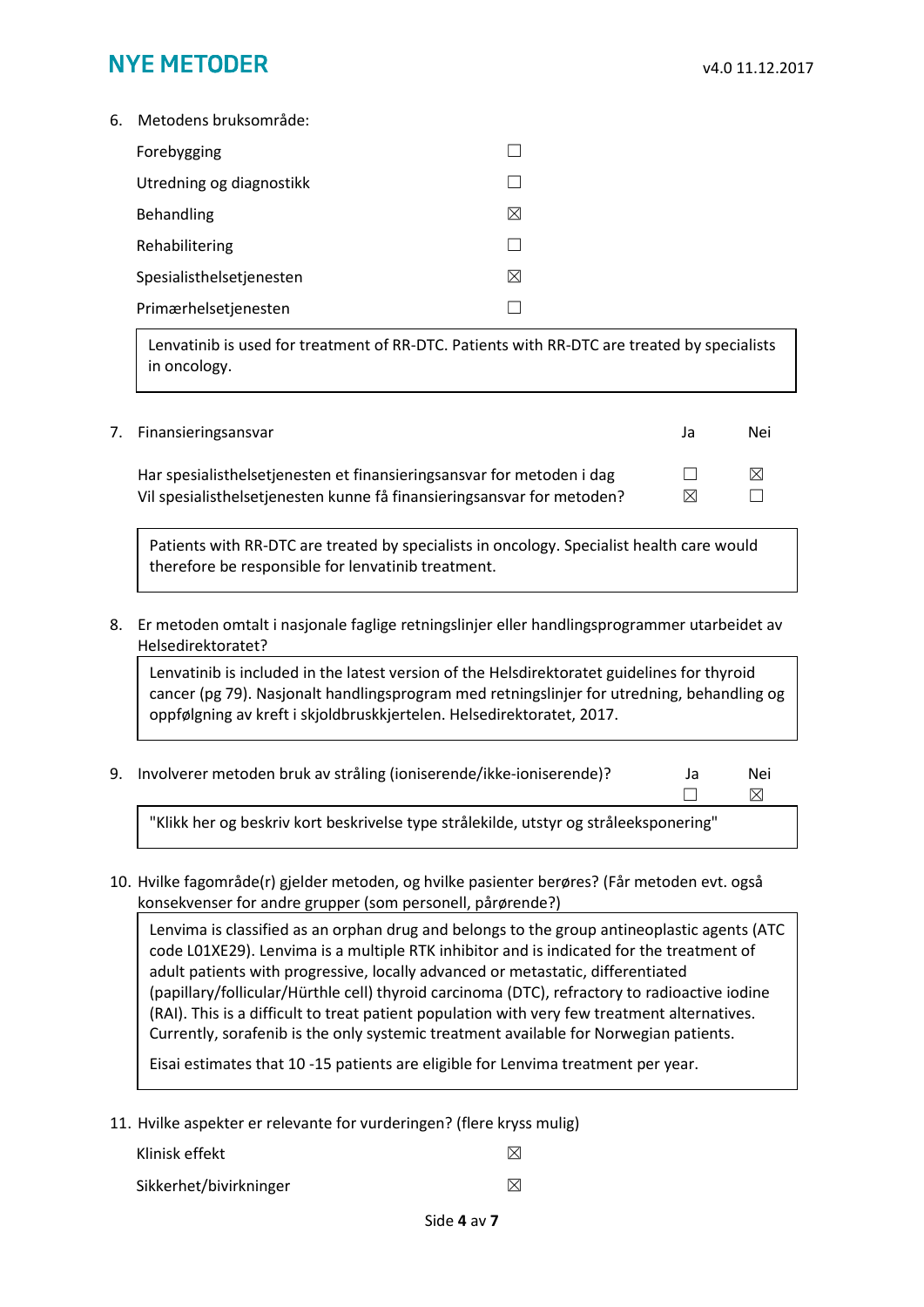# **NYE METODER**

| Kostnader/ressursbruk        |           |
|------------------------------|-----------|
| Kostnadseffektivitet         | $\bowtie$ |
| Organisatoriske konsekvenser |           |
| <b>Ftiske</b>                | M         |
| Juridiske                    |           |

**12.** Foreslå hva som bør være hovedproblemstilling(er) for metodevurderingen, samt eventuelle underproblemstillinger (i samsvar med pkt. 10). For deg som er kjent med «PICO (Patient, Intervention, Comparator, Outcom) -begrepet»)- inkludere gjerne tentativt forslag til PICO.

P: patients with progressive, locally advanced or metastatic, differentiated (papillary/follicular/Hürthle cell) thyroid carcinoma (DTC), refractory to radioactive iodine (RAI)

I: lenvatinib

C: sorafenib

O: overall survival (OS), progression-free survival (PFS), objective response rate (ORR)

13. Gi en kort begrunnelse for hvorfor det er viktig at metodevurderingen som foreslås bør gjennomføres:

In February 2018, the Bestillerforum RHF did not recommend Lenvima (lenvatinib) for use in adult patients with progressive, locally advanced or metastatic, differentiated (papillary/follicular/Hürthle cell) thyroid carcinoma (DTC), refractory to radioactive iodine (RAI), based on the assessment of Lenvima by the Norwegian Medicines Agency (NoMA) from 2016 (Refusjonsrapport lenvatinib, 26-05-2016). As a consequence, there is no possibility for patients in Norway to receive reimbursement for Lenvima therefore restricting access to treatment.

Since the last assessment of lenvatinib, new long-term data for overall survival are now available. Therefore, Eisai would like lenvatinib to be re-evaluated, and hopes that the new data and the updated health economic model will lead to a positive recommendation of Bestillerforum and make Lenvima available to all patients in need of treatment.

14. Kommenter metoden som forslås vurdert mht. følgende punkter:

Alvorlighetsgraden på tilstanden metoden er ment for

As NoMA concluded in their assessment report of lenvatinib (2016-05-26), RR-DTC is a very severe disease with no curative treatments available. The patient population is a difficult to treat population with a great unmet medical need for additional treatment options.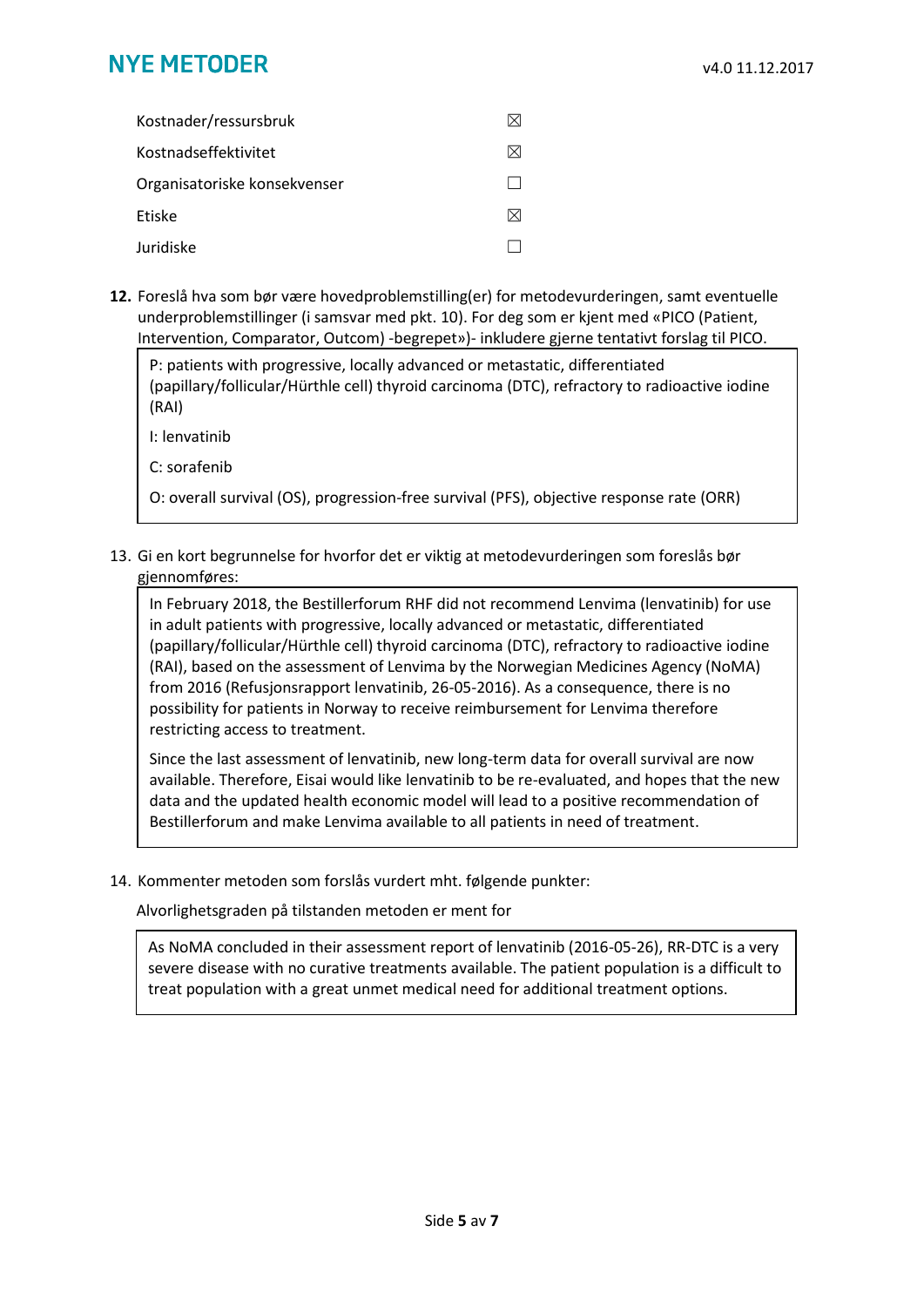#### Forventet effekt

The most mature data cut from the 21<sup>st</sup> August 2015 from the SELECT trial for PFS and OS. has a median follow-up time of 37.8 months and 37.9 months for the lenvatinib and placebo arms respectively.

In the original analysis the adjusted HR for overall survival (OS) was 0.62 (95% CI: 0.40, 1.00) using the model including data with RFSFTM adjustment. The difference in OS between the two treatment arms was close to statistical significance (P=0.0510). The updated OS analysis with RPSFT adjustment showed a statistically significant difference in overall survival between the treatment groups (HR=0.54; 95% CI: 0.36, 0.80, p=0.0051).

The indirect comparison between lenvatinib and sorafenib has been updated with the latest data cut from the SELECT trial.

Sikkerhet (beskriv kort opplysninger om kjente risikoforhold, sikkerhetsaspekter og bivirkninger)

In SELECT, lenvatinib was associated with some of the adverse events typically seen with TKIs. However, lenvatinib had an acceptable safety profile, with adverse events manageable with dose reduction, including through an algorithm for management of toxicity using early detection, dose interruptions, dose reductions, and concomitant medication. The majority of patients were able to continue therapy in the SELECT trial (14.2% discontinuation due to AEs for lenvatinib, versus 2.3% for placebo). The most frequent TEAEs leading to dose discontinuation were asthenia and hypertension (each in 1.1% of lenvatinib group).

Totalt antall pasienter i Norge metoden er aktuell for

10-15 patients per year

Konsekvenser for ressursbruk i helsetjenesten

The results from the updated health economic analysis, demonstrate that lenvatinib is a cost-efficient alternative compared to sorafenib, which is the currently used systemic treatment for RR-DTC.

Behov for revisjon av eksisterende nasjonale faglige retningslinjer, evt. utarbeidelse av nye

15. Oppgi referanser til dokumentasjon om metodens effekt og sikkerhet (eks. tidligere metodevurderinger). (Inntil 10 sentrale referanser oppgis. Ikke send vedlegg på dette trinnet i prosessen.)

Refusjonsrapport " Lenvatinib (Lenvima) til behandling av voksne pasienter med progressiv, lokalt avansert eller metastaserende, differensiert (papillær/follikulær/Hürthlecelle) thyreoideakarsinom (DTC), som er refraktær overfor radioaktivt jod (RAI)." Legemidelverket, 26-05-2016.